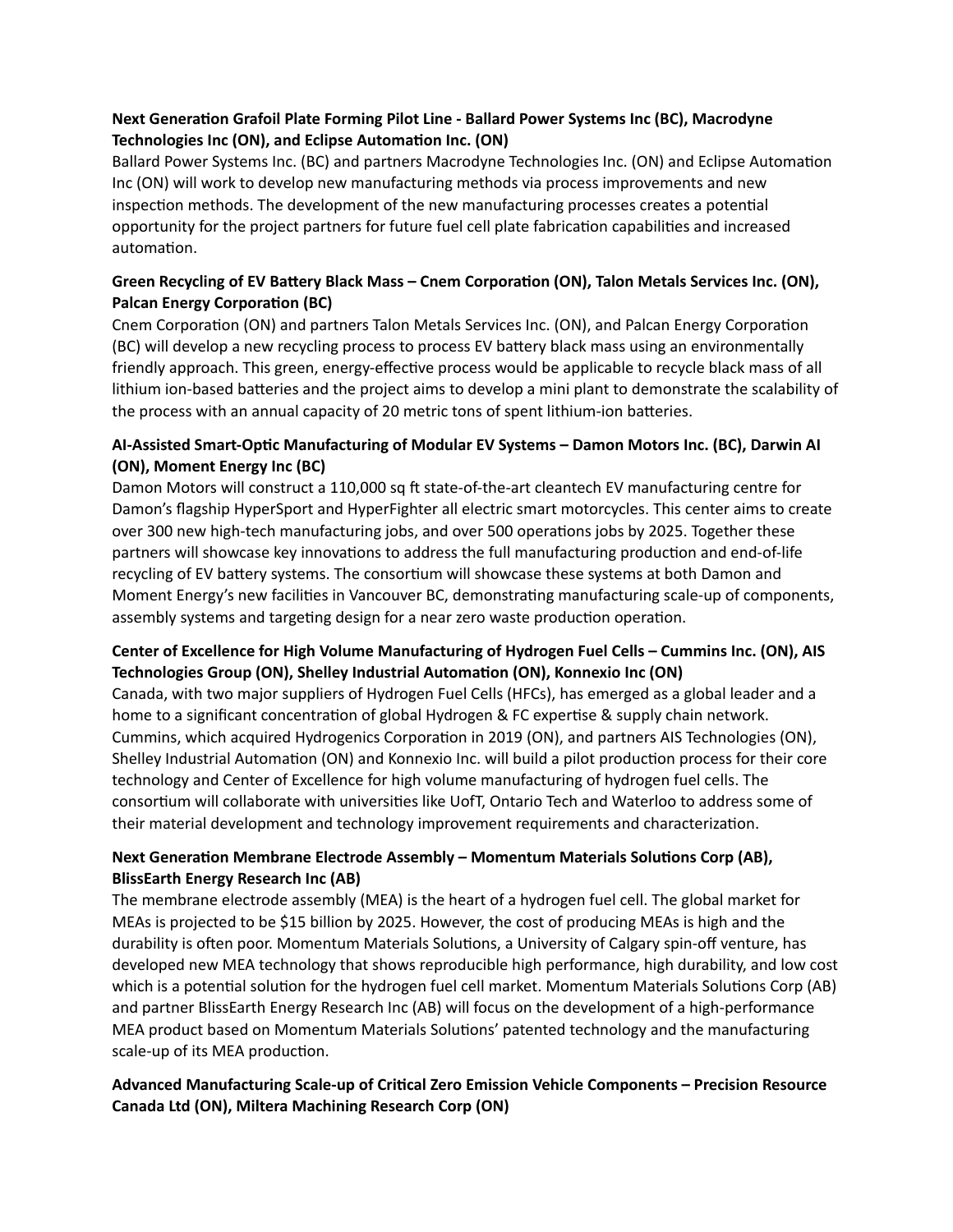Precision Resource Canada (ON) and partner Miltera Machining Research (ON) will combine knowledge and expertise from across the globe to achieve best-in-class advanced manufacturing solutions that establish, scale-up and commercialize critical zero emission vehicle components for universal on-road mobility platforms. In addition to on-road mobility the technology can be leveraged to produce sustainable green energy, stationary and back-up power, and has the potential to transform other critical industries such as aerospace, off-road and heavy duty applications.

## **Scalable Manufacturing Process for Solar Film Integrated Body Panels - Rayleigh Solar Tech Inc (NS), Magna International (ON)**

Rayleigh Solar Tech Inc (NS) and partner Magna International (ON) are collaborating to achieve two outcomes. First, to develop a production-ready process for fabrication of solar integrated automotive polymer panels. Second, to optimize Rayleigh's solar thin film manufacturing process for application in Magna's automotive polymer panel manufacturing process. The energy from the polymer panels can be used to extend the vehicles range and reduce GHG emissions by reducing consumption of grid electricity produced from fossil fuels.

## **Pilot line for novel Lithium-ion thermal management solution – Calogy Solutions (QC), Linear Automation (ON)**

Calogy Solutions (QC) is a rapidly growing startup with a novel and patent pending battery thermal management solution for Li-ion batteries in electric vehicles called TGP (Thermal Ground Plane). Along with partner Linear Automation (ON), the consortium will develop an intelligent pilot manufacturing line for the TGP with an innovative and unique manufacturing method (magnetic pulse welding), automation and AI. It will be designed for high throughput but will initially enable Calogy to offer test samples to its customers before a large volume order.

# **Scale Up of Next Generation Li-ion battery electrode processing technology – Electrovaya Inc (ON), Lantern Machinery Analytics Inc (BC), Eecomobility Inc (ON)**

Lithium ion batteries have become critical energy storage devices for the rapidly developing electric vehicle market, however the manufacturing processes used to produce them remain expensive and environmentally problematic. Current commercial electrode manufacturing processes employ a slurry mixing/coating method for which the hazardous solvent N-Methyl-2-pyrrolidone (NMP) is extensively used. NMP-free electrode processing has the potential to not only reduce the environmental impact of lithium ion battery manufacturing, but would also enable a breakthrough in cost reductions which could realize significant global benefits. This project will bring a proprietary NMP-free electrode processing technology to a commercial scale through collaboration between Electrovaya (ON), Machinery Analytics (BC), and EECOMOBILITY (ON).

**Manufacturing Process for Compact ZEV Inverters – Linamar (ON), Westhill Innovation (ON)**

Linamar (ON) will partner with Westhill Innovation (ON) to leverage Westhill's SunShifter design for an inverter used in zero-emission vehicles that uses 1/10th space and mass of other competing inverters. This project proposes to develop a manufacturing process to manufacture compact, lightweight inverter components used in ZEVs.

## **Automated Module Assembly with Advanced Laser Welding and In-Line QC – Electrovaya Inc (ON), Eecomobility Inc (ON)**

This project aims to develop pilot advanced manufacturing capabilities for high voltage electric truck and bus battery modules in Canada and will be carried out through a collaboration between Electrovaya and EECOMOBILITY. The partners will implement a versatile, semi-automated laser welding manufacturing pilot line compatible with a range of module architectures. After the success of this project Electrovaya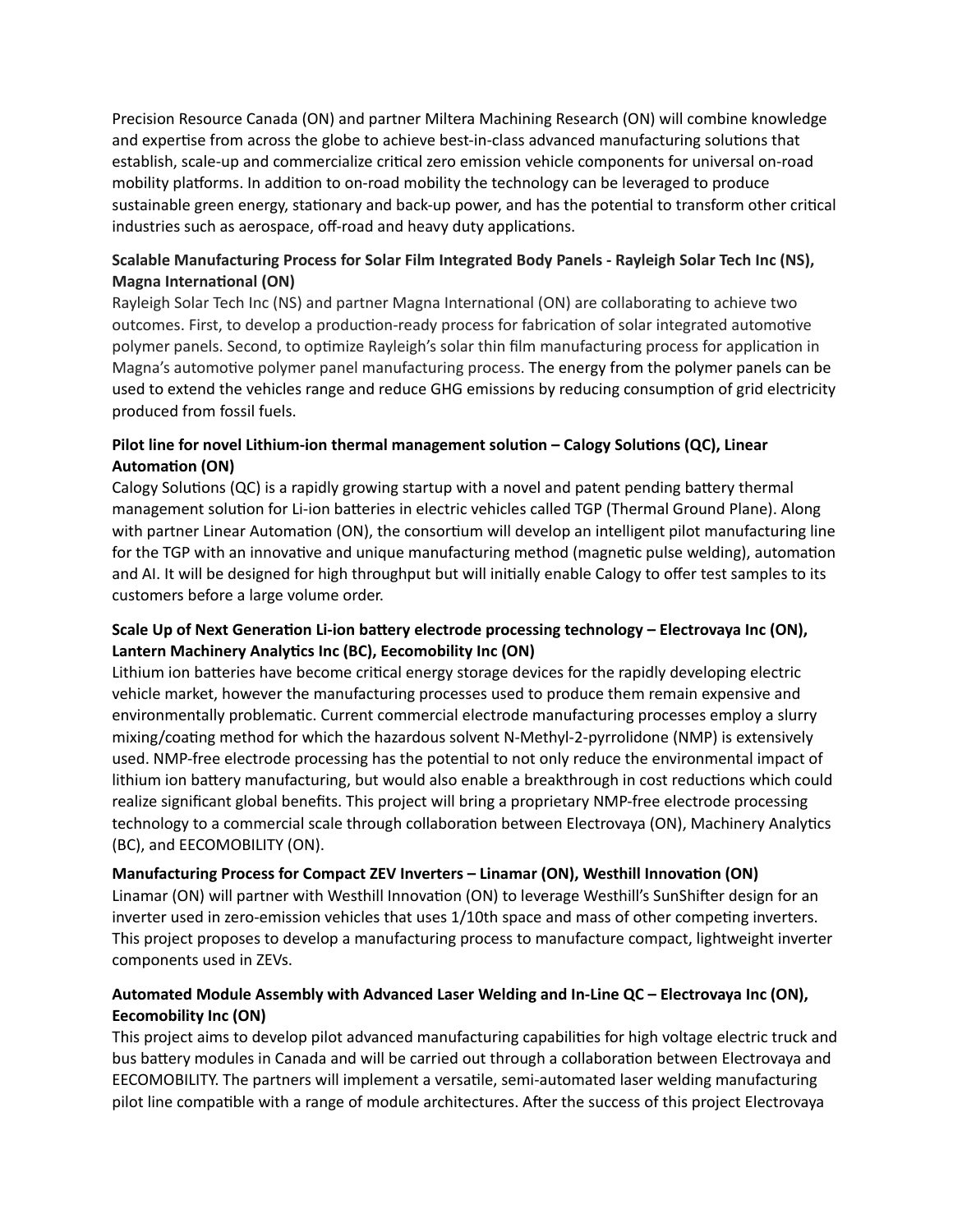will work on scaling up the module assembly manufacturing line and supply made-in-Canada modules for heavy duty e-mobility applications.

### **Recycling of Solid State Lithium Battery Materials for EVs – Li-Metal Corp (ON), Blue Solutions Canada Inc. (QC)**

Li Metal (ON) is partnering with Blue Solutions (QC) to develop a lower cost, lower carbon passenger electric vehicle format solid-state battery for next-generation automotive platforms. The project will focus on the development of high-performance ultra-thin lithium metal anodes suitable for use in largeformat all-solid-state pouch cells for automotive applications and which will include recovered lithium metal from both end-of-life batteries and production by-product generated at Blue Solutions manufacturing operations in Quebec. The lithium metal will be reprocessed using refining technology to be developed during the course of the project, for circular re-introduction into Blue Solutions' cell production process both in lithium ingots as well as in next-generation physical vapor deposited (PVD) ultra-thin anodes. For more information visit: [blue-solutions.com/en/](https://can01.safelinks.protection.outlook.com/?url=https://www.blue-solutions.com/en/&data=05%257C01%257Crobbie.macleod@ngen.ca%257Cd8e1928e631f4f06391708da22d3cdff%257C8077bb6492db43d890e588646c4a42af%257C0%257C0%257C637860590338127074%257CUnknown%257CTWFpbGZsb3d8eyJWIjoiMC4wLjAwMDAiLCJQIjoiV2luMzIiLCJBTiI6Ik1haWwiLCJXVCI6Mn0=%257C3000%257C%257C%257C&sdata=O1RbU7YpSwpYjQXI592NOIePzkMxpq8rWrUr6H7rPtQ=&reserved=0) and [li-metal.com](https://can01.safelinks.protection.outlook.com/?url=http://www.li-metal.com/&data=05%257C01%257Crobbie.macleod@ngen.ca%257Cd8e1928e631f4f06391708da22d3cdff%257C8077bb6492db43d890e588646c4a42af%257C0%257C0%257C637860590338127074%257CUnknown%257CTWFpbGZsb3d8eyJWIjoiMC4wLjAwMDAiLCJQIjoiV2luMzIiLCJBTiI6Ik1haWwiLCJXVCI6Mn0=%257C3000%257C%257C%257C&sdata=lN0eCGV4esGPpOXsu9eItwjhrzO1tW6NBNbRiEJ0m4s=&reserved=0)

## **Manufacturing Sustainable Lithium Extraction Modules – Summit Nanotech Corporation (AB), Ionic Solutions (AB)**

Summit Nanotech is using advanced materials to disrupt and transform conventional lithium mining processes by manufacturing and exporting environmentally sustainable lithium extraction modules. Summit uses patent pending nanotechnology-based materials that will be deployed in extraction modules for lithium mining customers globally. Along with partner Ionic Solutions (AB), these advanced materials will be used in a process designed to double lithium yield, reduce GHG emissions by 50%, minimize freshwater use, reduce land use area 26x, and cut chemical waste by 90% compared to traditional methods. The proposed project is to build out the manufacturing and assembly line for advanced materials and the extraction modules. These modules will be built to align with the life cycle of a typical lithium production facility, processing commercial volumes to deliver lithium rapidly to lithium ion battery manufacturers. Our extraction process consists of compartmentalized units that function in unison to perform the extraction process.

### **Advanced Manufacturing Process Innovations - Flex-Ion Battery Innovation Center – Ventra Group Co. (ON), eCAMION Inc (ON)**

The Flex-Ion Battery Innovation Center, a division of Ventra Group Co. (ON), will establish a centre of excellence for advanced Li-Ion battery manufacturing, in collaboration with partner eCAMION (ON). The partners will focus on several core manufacturing process innovations including: (a) reducing average battery cell formation and aging time from 6 to 3 days, thereby lowering manufacturing costs by 10% and doubling manufacturing output over current technologies; (b) developing a dry coating process for battery electrodes, thereby eliminating energy-intensive, time-consuming and costly drying steps from the cell manufacturing process; (c) reducing average slurry mixing time from 12 hours to 3 hours, thereby assuring quality control and enabling noteworthy energy savings; (d) using the Battery Innovation Center's produced cells to create an integrated energy storage system, thereby reducing the facility's own grid-based electricity requirements, lowering its impact on the upstream electrical infrastructure and minimizing energy operating expenses, and (e) applying predictive AI to thermal and optical machine vision technologies to improve slurry homogeneity and reduce electrode manufacturing scrap.

### **Advanced Manufacturing Methods and Equipment for ZEV Propulsion Batteries – Flex-Ion Battery Innovation Center - Ventra Group Co (ON), Inspectech Analygas Group Inc. (ON)**

Flex-Ion Battery Innovation Center, a division of Ventra Group Co. (ON) in collaboration with Inspectech Analygas Group Inc. (ON) will develop and commercialize advanced manufacturing innovations and equipment to improve the performance of electric vehicle propulsion batteries and battery